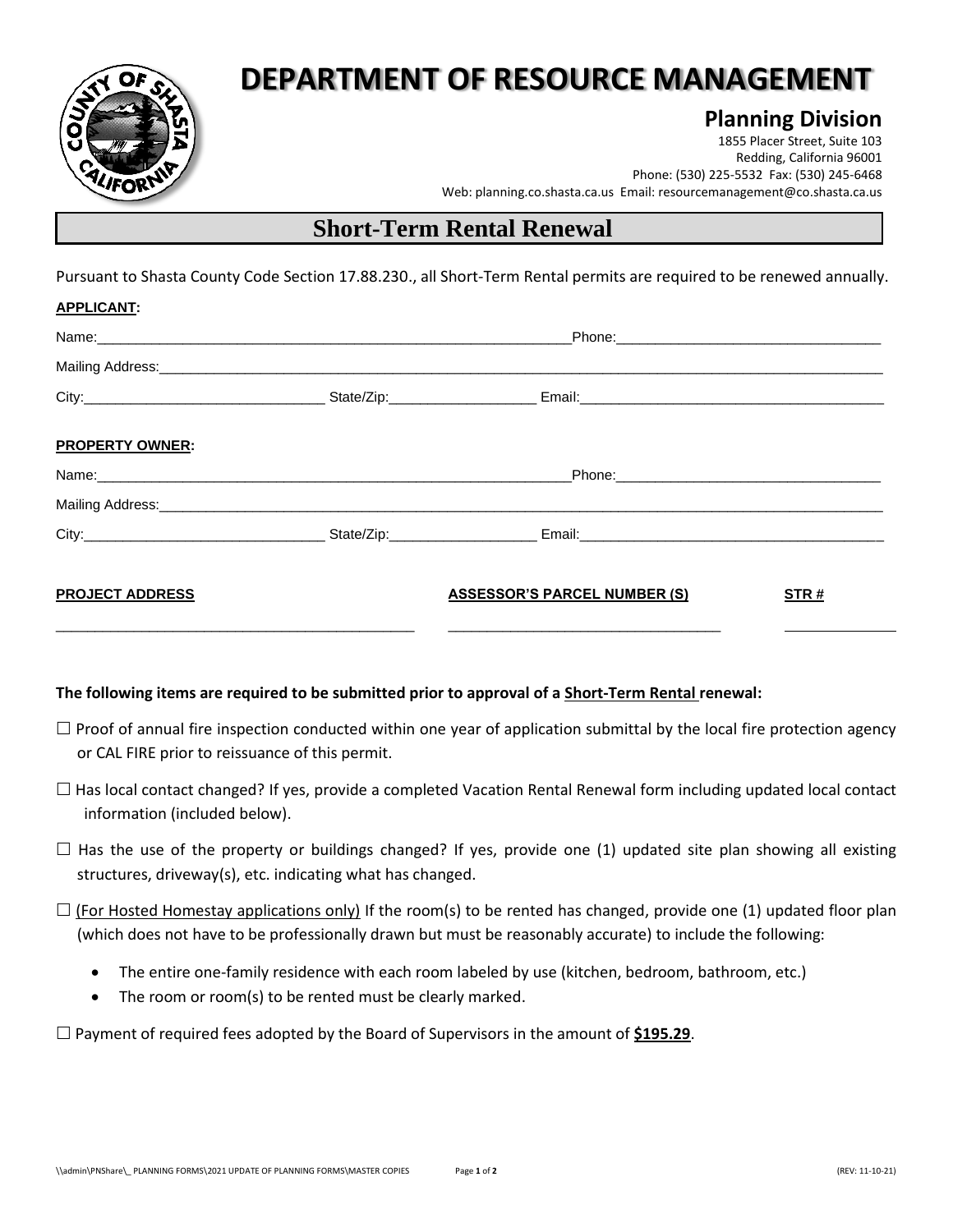# **Local Contact Update**

STR\_\_\_\_\_\_\_\_\_\_\_\_\_ Expiration Date:\_\_\_\_\_\_\_\_\_\_\_\_\_\_\_

Advisory: Vacation Rental operators found to be in violation of the above provisions and/or other provisions of Shasta County Code may be subject to enforcement as described in SCC Subsection 17.88.230.I and/or to all legal remedies available to the county.

**I hereby certify I have read and understand the limitations on use listed above and Shasta County Code Section 17.88.230, pertaining to the establishment of a Vacation Rental at:**

| (address)                            |                                                                                                                                                                                                                                                 |
|--------------------------------------|-------------------------------------------------------------------------------------------------------------------------------------------------------------------------------------------------------------------------------------------------|
|                                      | ---------- Vacation Rentals Only ----------                                                                                                                                                                                                     |
|                                      | (If a local contact has changed)                                                                                                                                                                                                                |
|                                      |                                                                                                                                                                                                                                                 |
|                                      |                                                                                                                                                                                                                                                 |
|                                      |                                                                                                                                                                                                                                                 |
|                                      | Email: Note that the contract of the contract of the contract of the contract of the contract of the contract of the contract of the contract of the contract of the contract of the contract of the contract of the contract                   |
|                                      | ---------- All Short Term Rentals ----------                                                                                                                                                                                                    |
|                                      | I further agree to abide by the limitations on use or affidavit listed as signed and on file with the Planning Division.                                                                                                                        |
|                                      |                                                                                                                                                                                                                                                 |
|                                      | Property Owner Signature: Management of the Contract of the Contract of the Contract of the Contract of the Contract of the Contract of the Contract of the Contract of the Contract of the Contract of the Contract of the Co                  |
|                                      | Property Owner Signature: North American Contract of the Contract of the Contract of the Contract of the Contract of the Contract of the Contract of the Contract of the Contract of the Contract of the Contract of the Contr                  |
|                                      |                                                                                                                                                                                                                                                 |
| For County Use Only:                 |                                                                                                                                                                                                                                                 |
| the limitations on use listed above. | The Short-Term Rental is hereby approved to offer for rent ______ bedroom(s) subject to the approved floor plan, site<br>plan and any and all required laws. This Vacation Rental renewal permit is hereby approved, subject to compliance with |

Paul A. Hellman Date of approval Director of Resource Management

L